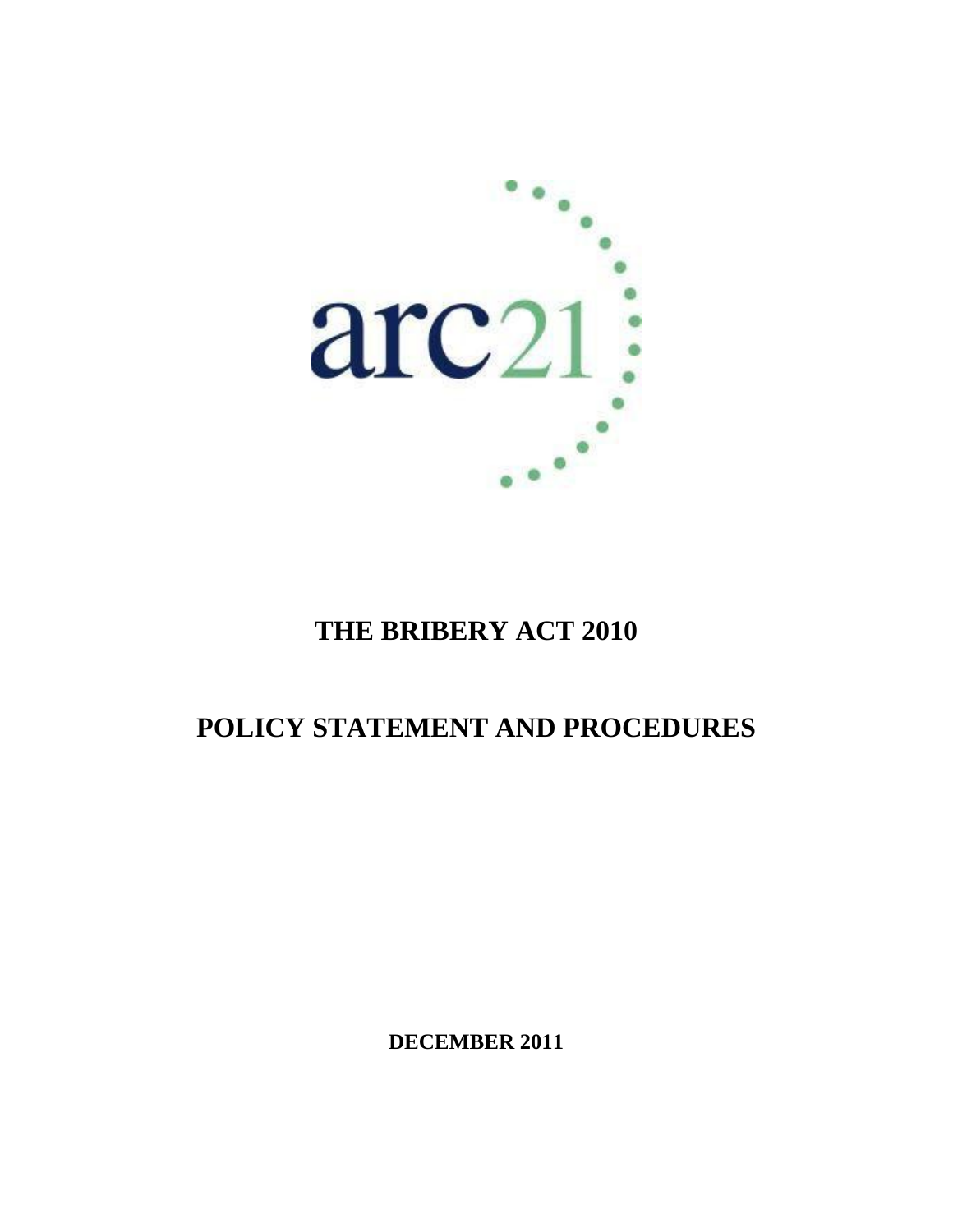# **CONTENTS**

|     |                                                        | Page                    |
|-----|--------------------------------------------------------|-------------------------|
| 1.  | <b>Introduction</b>                                    | $\overline{2}$          |
| 2.  | <b>Objective of This Policy</b>                        | $\mathbf{3}$            |
| 3.  | The Joint Committee's Commitment to Action             | 3                       |
| 4.  | <b>Policy Statement Anti-Bribery</b>                   | $\overline{\mathbf{3}}$ |
| 5.  | <b>Scope of this Policy</b>                            | 5                       |
| 6.  | <b>The Bribery Act</b>                                 | 5                       |
| 7.  | <b>Penalties</b>                                       | 6                       |
| 8.  | <b>Adequate Procedures</b>                             | 6                       |
| 9.  | <b>Bribery</b>                                         | $\overline{7}$          |
| 10. | <b>Facilitation Payments</b>                           | 8                       |
| 11. | <b>Gifts and Hospitality</b>                           | 8                       |
| 12. | <b>Public Contracts and Failure to Prevent Bribery</b> | 8                       |
| 13. | <b>Member and Staff Responsibilities</b>               | 8                       |
| 14. | <b>Members</b>                                         | 9                       |
| 15. | <b>Staff</b>                                           | 9                       |
| 16. | <b>Raising a Concern</b>                               | 9                       |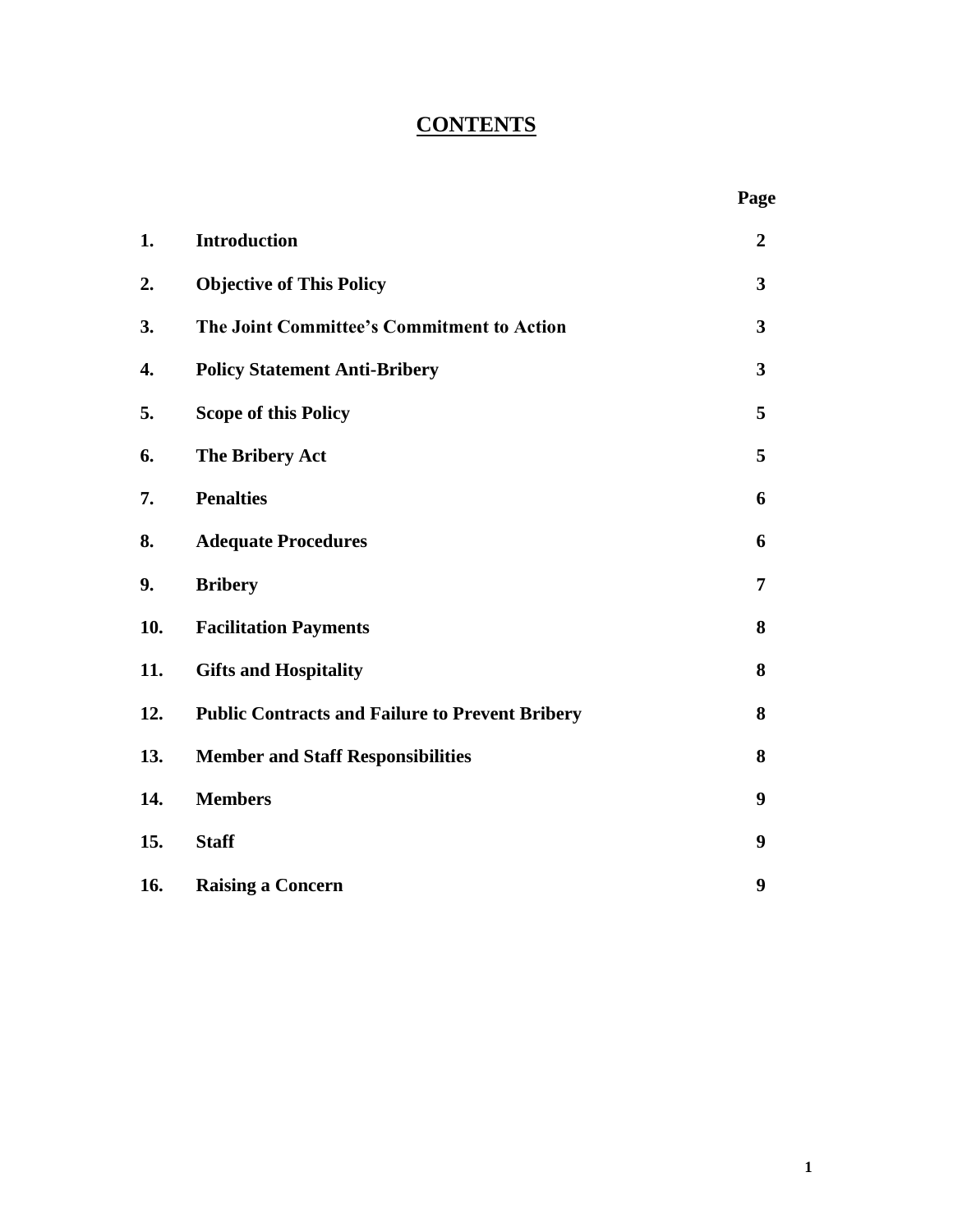# **THE BRIBERY ACT 2010**

#### **1. Introduction**

The Bribery Act 2010 came into force on 1 July 2011 and is designed to reform existing legislation and strengthen UK laws specifically to ensure compliance with the Organisation for Economic Development (OECD) Convention on combating Bribery which was ratified in 1998.

The Act defines bribery as *"a financial or other advantage intended to induce or reward the improper performance of a person's function or activity, where benefit could create a conflict between personal interests and business interests".*

The guidance, provided by the Ministry of Justice, stresses that top level commitment is required to foster a culture within an organisation in which bribery is never accepted, and also suggests that one effective method of demonstrating this commitment is to develop and publicise a formal statement which is appropriately communicated.

This formal Policy Statement and associated procedures have been developed in line with the Ministry of Justice guidance.

The policy and procedures, set out in this document, cover all the activities of arc21 and therefore applies to Members who have been nominated to serve on the Joint Committee by their respective Councils, staff (both permanent and temporary), contractors and agents.

The guidance also recommends that a senior officer within the organisation should be identified to whom any queries or issues relating to bribery should be initially directed.

In the case of arc21, the senior officer is Mr George Craig, Corporate Services Director, who can be contacted at 'Walsh House', 35 Dargan Road, Belfast BT3 9LZ, or by using any of the following:

|               | Telephone Number 028 90726333 extension 6672 |  |
|---------------|----------------------------------------------|--|
| Mobile Number | 07748 804836                                 |  |
| Email address | george.craig@arc21.org.uk                    |  |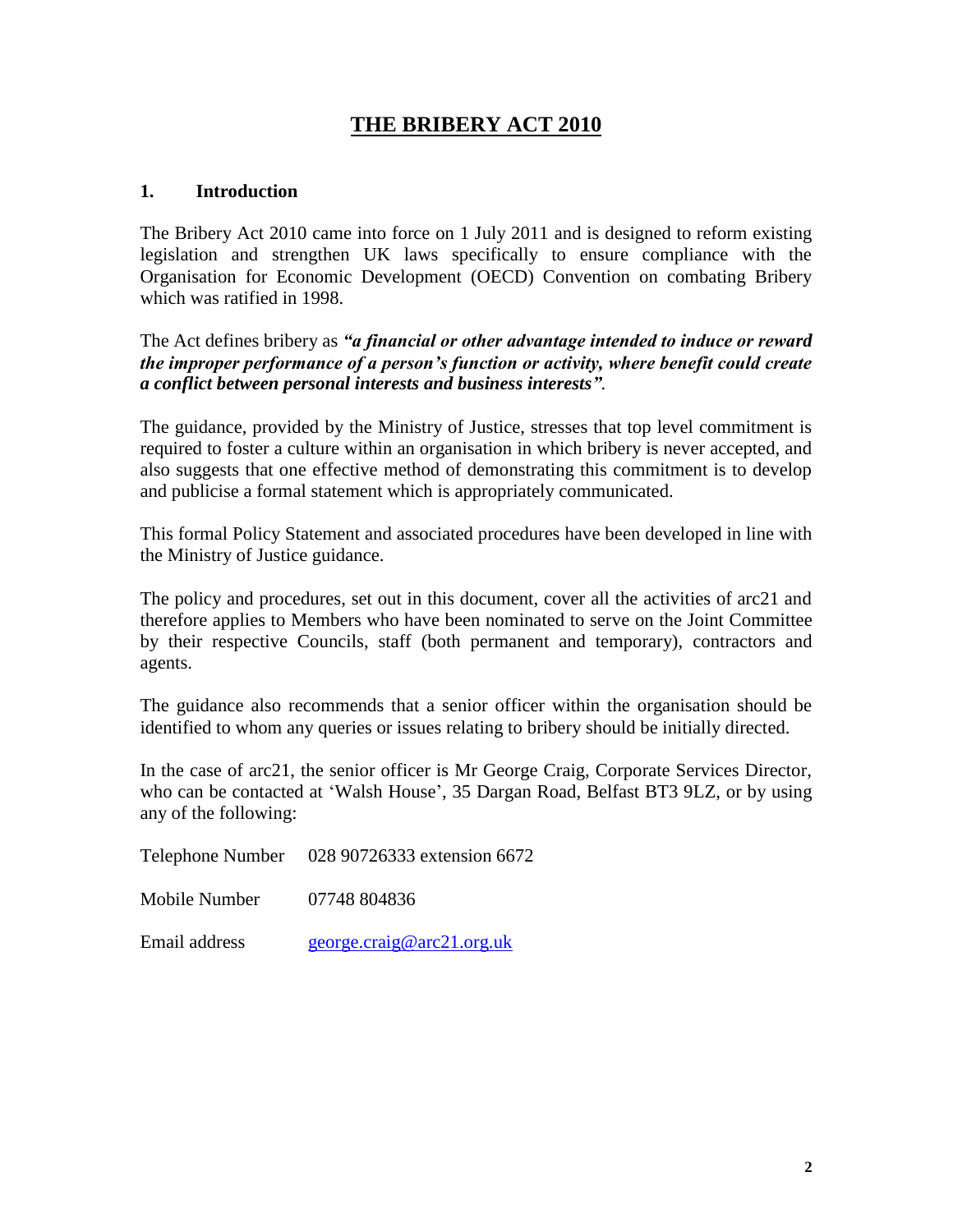# **2. Objective of This Policy**

This policy provides a coherent and consistent framework to enable all those associated with arc21, Members, staff, contractors and agents to understand and implement arrangements enabling compliance.

In conjunction with related policies and key documents, it will also enable Members, staff, contractors and agents to identify, and effectively report, a potential breach.

We require all those associated with arc21 to:

- **act honestly and with integrity at all times and safeguard the organisation's resources for which they are responsible; and**
- **comply with the spirit, as well as the letter, of the laws and regulations of all jurisdictions in which arc21 operates, in respect of the lawful and responsible conduct of activities.**

### **3. The Joint Committee's Commitment to Action**

The arc21 Joint Committee commits to:

- Setting out a clear anti-bribery policy and keeping it up to date;
- Making all staff aware of their responsibilities to adhere strictly to this policy at all times;
- Training all staff so that they can recognise and avoid the use of bribery by themselves and others;
- Including appropriate clauses in contracts to prevent bribery;
- Encouraging staff to be vigilant and to report any suspicions of bribery, providing them with suitable channels of communication and ensuring sensitive information is treated appropriately;
- Rigorously investigating instances of alleged bribery and assisting police and other appropriate authorities in any resultant prosecution;
- Taking firm and vigorous action against any individual(s) involved in bribery; and
- Providing information to all employees to report breaches and suspected breaches of this policy.

#### **4. Policy Statement Anti-Bribery**

The arc21 Joint Committee is committed to preventing bribery and maintaining a culture within the organisation in which bribery is never acceptable.

Bribery is a criminal offence and arc21 does not, and will not, pay bribes or offer improper inducements to anyone for any purpose, nor does arc21 accept bribes or improper inducements. It is a criminal offence to use a third party as a conduit to channel bribes to others and arc21 does not, and will not, engage indirectly in or otherwise encourage bribery.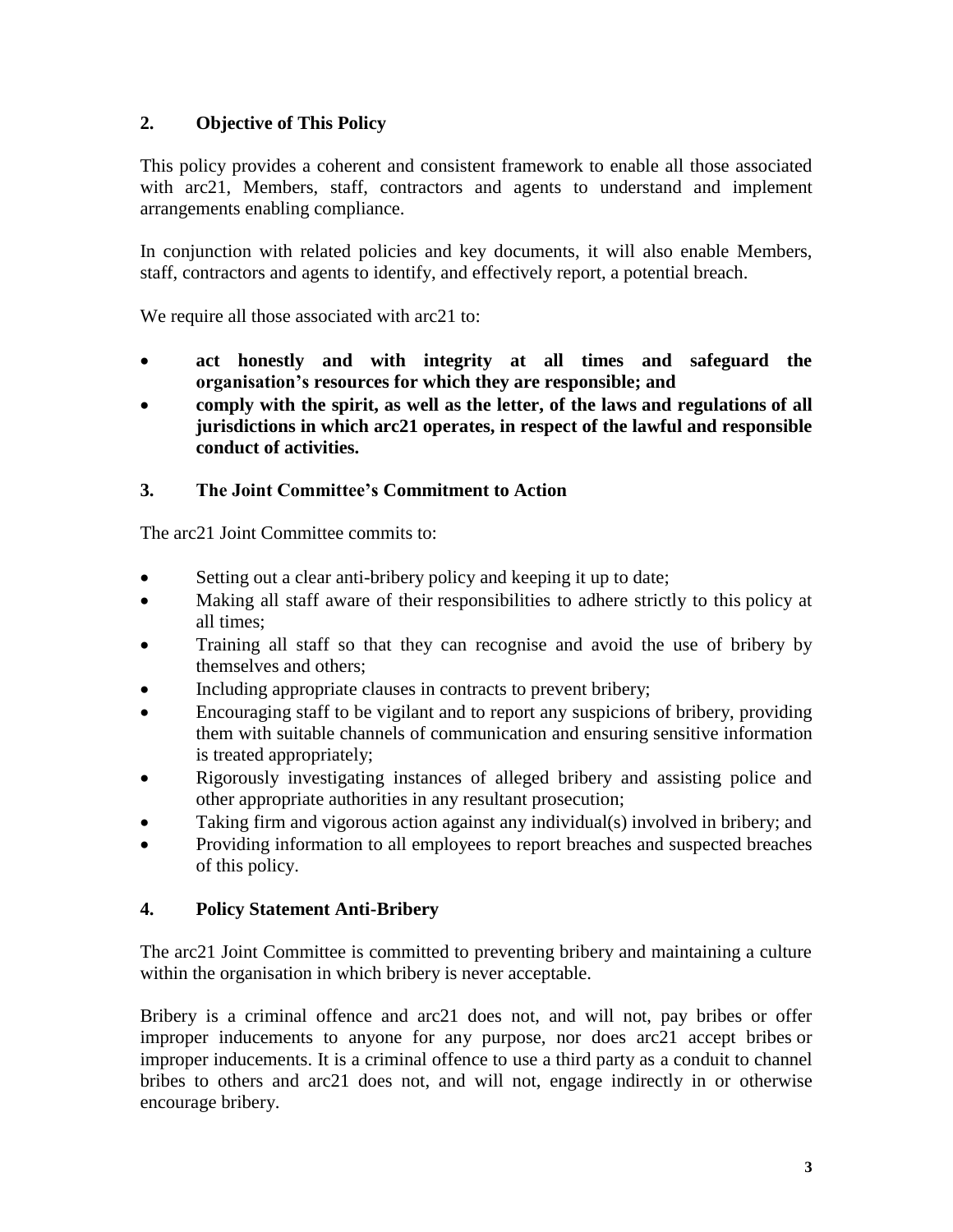arc21 is committed to the prevention, deterrence and detection of bribery. A zero tolerance towards bribery, whether internal or external to the organisation, is applied and our aim is to maintain anti-bribery compliance as "business as usual", rather than as a one-off exercise.

The following Policy Statement outlines the commitment of the Joint Committee:

*arc21 welcomes the Bribery Act 2010 and the Joint Committee is committed to ensure compliance.*

*One of the six principles demands that there is top level commitment in the organisation to the prevention of bribery. An important component of this commitment is the identification of a senior Officer to whom any queries or issues relating to bribery should be initially directed to. The relevant officer in arc21 is George Craig, Director of Corporate Services.*

*As a local government organisation, arc21 follows good local government business practice and have robust controls in place to prevent bribery. Councillors are obliged to comply with the relevant requirements of the Local Government Act (Northern Ireland) 1972 and in particular to be guided by the Northern Ireland Code of Local Government Conduct produced by the Department of the Environment.*

*The Local Government Staff Commission have published a Code of Conduct for Local Government Employees. The aim of the Code is to set minimum guidelines for council employees which will help maintain and improve standards and protect employees from criticism or misunderstanding. This is necessary to meet the public's entitlement to*  expect the highest standards of conduct from all employees who work for district *councils. As a local government body, arc21 has adopted the Code of Conduct for Local Government Employees which has been included in the Staff Policies Handbook.*

*It is important that all of our employees, contractors and agents comply with arc21 policies and procedures particularly with regard to procurement and also the strict limitations and controls on hospitality and gifts.*

*arc21 commits to:*

- *carrying out business fairly, honestly and openly;*
- *setting out a clear anti-bribery policy and keeping it up to date;*
- *making all employees aware of their responsibilities to adhere strictly to this policy at all times;*
- *training all employees so that they can recognise and avoid the use of bribery by themselves and others;*
- *encouraging its employees to be vigilant and to report any suspicion of bribery, providing them with suitable channels of communication and to ensure sensitive information is treated appropriately;*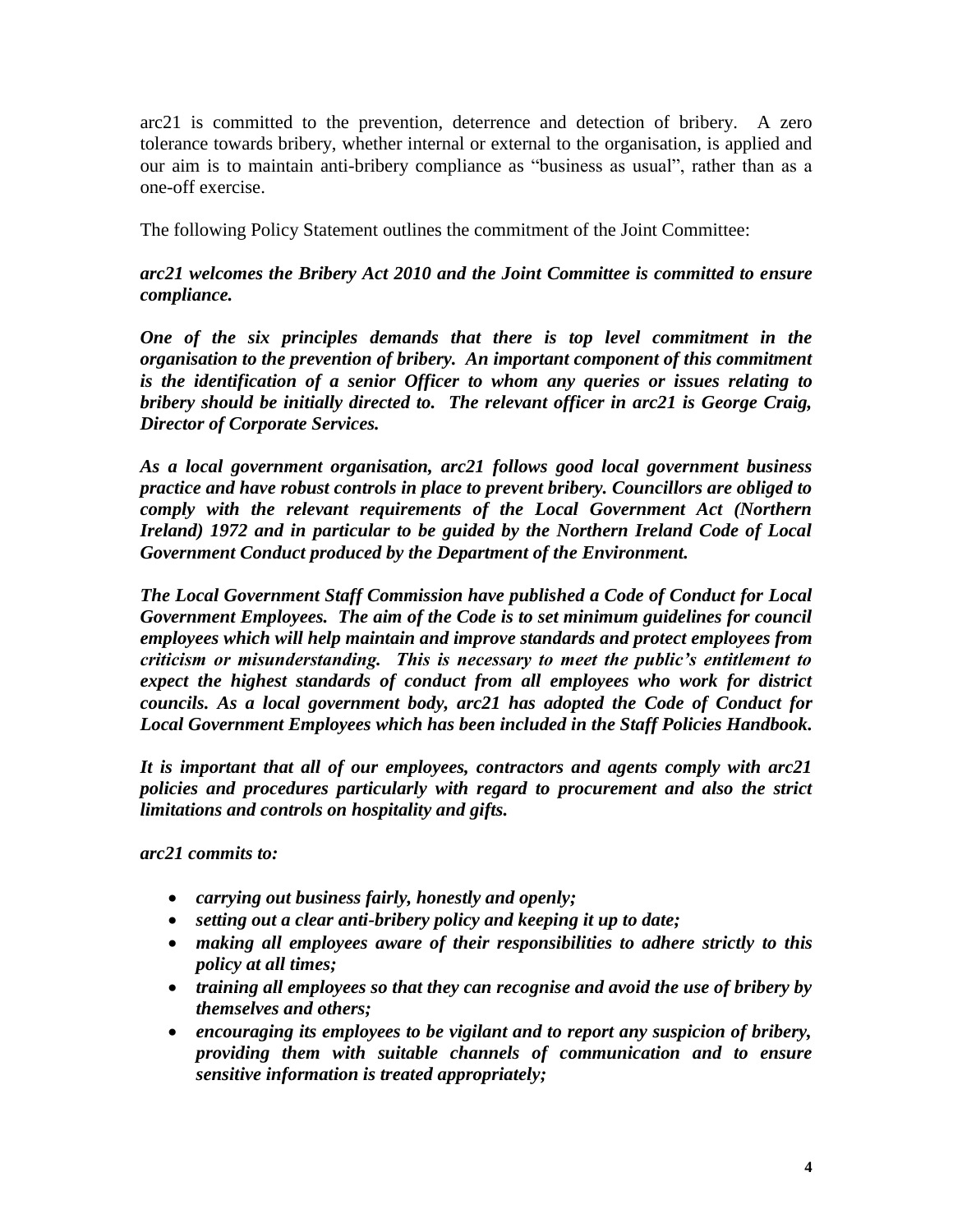- *rigorously investigating instances of alleged bribery and assisting the PSNI and other appropriate authorities in any resultant prosecution;*
- *taking firm and vigorous action against any individual(s) involved in bribery;*
- *provide information to all employees to report breaches and suspected breaches of the bribery policy and related procedures; and*
- *including appropriate clauses in contracts to prevent bribery.*

# **5. Scope of this Policy**

This policy applies to all of the activities of the arc21 Joint Committee and, within the organisation, the responsibility to control the risk of bribery occurring resides with the Chief Executive but the policy applies to all the activities the Joint Committee is engaged in.

This policy covers all Members, staff, those permanently employed and temporary staff, contractors and agents.

### **6. The Bribery Act**

There are four key offences under the Act:

- bribery of another person (section 1);
- accepting a bribe (section 2);
- bribing a foreign official (section 6); and
- failing to prevent bribery (section 7).

The Bribery Act 2010 [http://www.opsi.gov.uk/acts/acts2010/ukpga\\_20100023\\_en\\_1](http://www.opsi.gov.uk/acts/acts2010/ukpga_20100023_en_1) makes it an offence to offer, promise or give a bribe (Section 1).

It also makes it an offence to request, agree to receive, or accept a bribe (Section 2).

Section 6 of the Act creates a separate offence of bribing a foreign public official with the intention of obtaining or retaining business or an advantage in the conduct of business.

There is also a corporate offence under Section 7 of failure by a commercial organisation (arc21 is a commercial organisation under the Act) to prevent bribery that is intended to obtain or retain business, or an advantage in the conduct of business, for the organisation.

An organisation will have a defence to this corporate offence if it can show that it had in place adequate procedures designed to prevent bribery by or of persons associated with the organisation.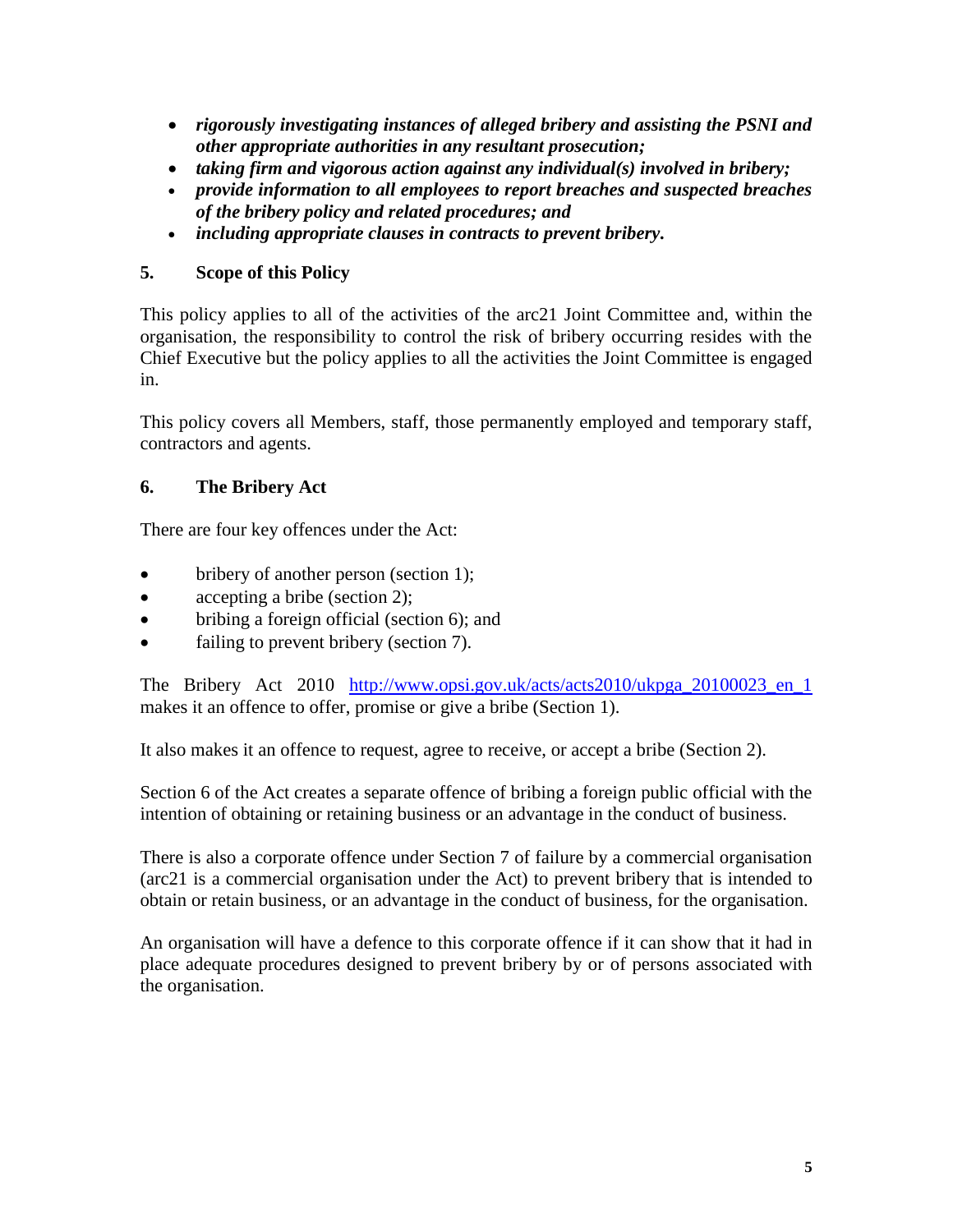# **7. Penalties**

An individual guilty of an offence under sections 1, 2 or 6 is liable:

- On conviction in a magistrates court, to imprisonment for a maximum term of 12 months, or to a fine not exceeding £5,000, or to both; and
- On conviction, in a crown court, to imprisonment for a maximum term of ten years, or to an unlimited fine, or both.

Organisations are also liable for these fines and, if guilty of an offence under section 7, may be liable to an unlimited fine. Bribery is a serious offence against the Authority and employees will face disciplinary action if there is evidence that they have been involved in this activity, which could result in summary dismissal for gross misconduct.

Following any disciplinary action taken, depending on the circumstances of each individual case, consideration may be given to the taking of criminal proceedings.

### **8. Adequate Procedures**

#### Introduction

- Whether the procedures are adequate will ultimately be a matter for the courts to decide on a case by case basis. Adequate procedures need to be applied proportionately, based on the level of risk of bribery in the organisation.
- It is for individual organisations to determine Proportionate Procedures in the recommended areas of six principles as set out below.
- These principles are not prescriptive. They are intended to be flexible and outcome focussed, allowing for the different circumstances of organisations.
- Small organisations will, for example, face different challenges to those faced by large multinational enterprises. The application of these principles will vary but the outcome should always be robust and effective anti bribery procedures.

#### Proportionate Procedures

 An organisation"s procedures, to prevent bribery by persons associated with it, must be proportionate to the bribery risks it faces and to the nature, scale and complexity of the organisation"s activities. They must also be clear, practical, accessible, effectively implemented and enforced.

arc21 is committed to proportionate implementation of the following principles:

#### Top Level Commitment

 The Joint Committee is committed to preventing bribery by persons associated with it and fosters a culture within the organisation in which bribery is never acceptable.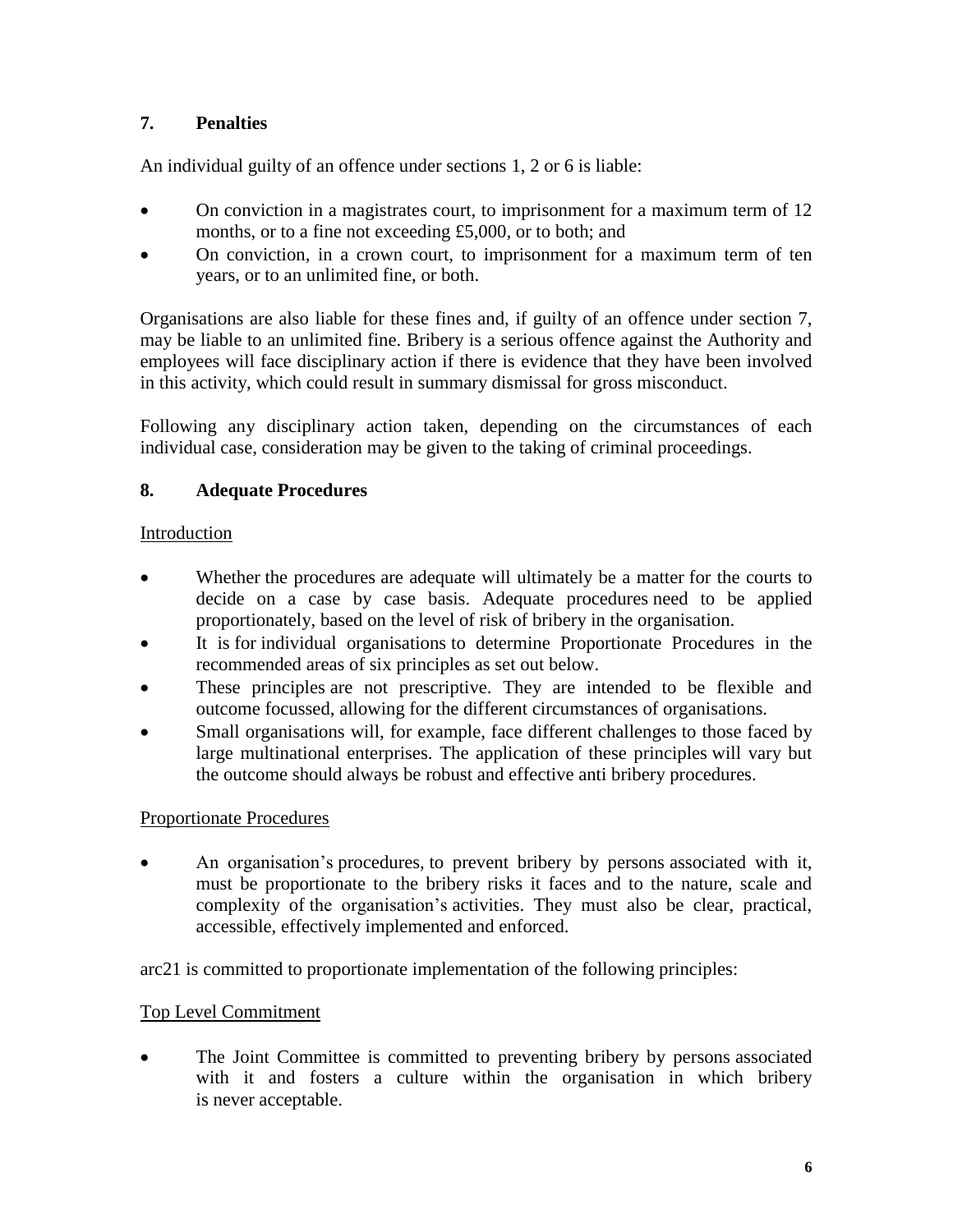#### Risk Assessment

 The organisation assesses the nature and extent of its exposure to potential external and internal risks of bribery on its behalf by persons associated with it. The assessment is periodic, informed and documented. It includes financial risks but also other risks such as reputational damage.

#### Due Diligence

 The organisation applies due diligence procedures, taking a proportionate and risk based approach, in respect of persons who perform, or will perform, services for, or on behalf of, the organisation in order to mitigate identified bribery risks.

#### Communication (Including Training)

 The organisation seeks to ensure that its bribery prevention policies and procedures are embedded and understood throughout the organisation through internal and external communication, including training that is proportionate to the risks it faces.

#### Monitoring and Review

• The organisation monitors and reviews procedures designed to prevent bribery by persons associated with it and makes improvements where necessary**.**

#### **9. Bribery**

Bribery is an inducement or reward offered, promised or provided to gain personal, commercial, regulatory or contractual advantage. Any such advantage is referred to as a "business advantage" in this policy.

It is unacceptable to:

- give, promise to give, or offer a payment, gift or hospitality with the expectation or hope that a business advantage will be received, or to reward a business advantage already given;
- give, promise to give, or offer a payment, gift or hospitality to a government official, agent or representative to "facilitate" or expedite a routine procedure;
- accept payment from a third party that you know or suspect is offered with the expectation that it will obtain a business advantage for them;
- accept a gift or hospitality from a third party if you know or suspect that it is offered or provided with an expectation that a business advantage will be provided by us in return;
- retaliate against or threaten a person who has refused to commit a bribery offence or who has raised concerns under this policy; and
- engage in activity in breach of this policy.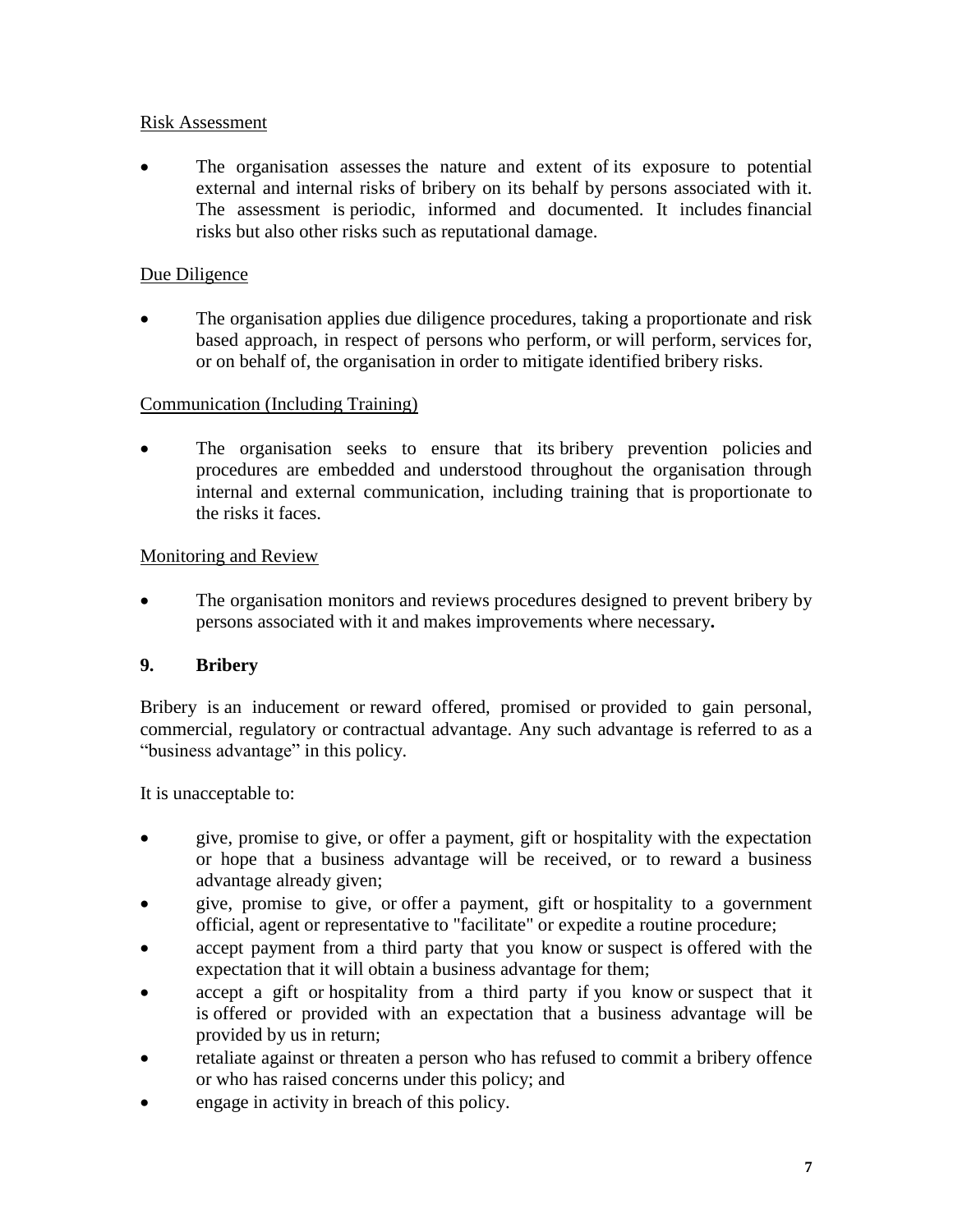# **10. Facilitation Payments**

Facilitation payments are illegal and will not be tolerated. Facilitation payments are unofficial payments made to public officials in order to secure or expedite actions.

# **11. Gifts and Hospitality**

This Bribery Policy does not change the requirements of the Gifts and Hospitality Policy of arc21, which makes it clear that:

- Sample tokens of modest value bearing the name or insignia of the organisation giving them (e.g. pens, diaries, calendars) may be retained unless they could be regarded as an inducement or reward;
- Staff should refuse the offer of a gift or invitation to partake of hospitality (or return the gift) unless the Chief Executive or a Director has advised that it may be accepted or retained; and
- In all cases, the Register of Gifts and Hospitality form must be completed by all staff and signed by the Chief Executive, for the purposes of maintaining a formal record of all transactions.

# **12. Public Contracts and Failure to Prevent Bribery**

Under the Public Contracts Regulations 2006 (which gives effect to EU law in the UK), a company is automatically and perpetually debarred from competing for public contracts where it is convicted of a corruption offence or "the offence of bribery".

Organisations that are convicted of "**failing to prevent bribery"** are not automatically barred from participating in tenders for public contracts. arc21 has the discretion to exclude organisation convicted of this offence.

# **13. Member and Staff Responsibilities**

All Members and staff are required to avoid activity that breaches this policy. The prevention, detection and reporting of bribery, and other forms of corruption, are the responsibility of all those working for, or on behalf of, the Joint Committee.

Members and staff must:

- ensure that they read, understand and comply with this policy; and
- raise concerns, as soon as possible, if they believe or suspect that a conflict with this policy has occurred, or may occur in the future.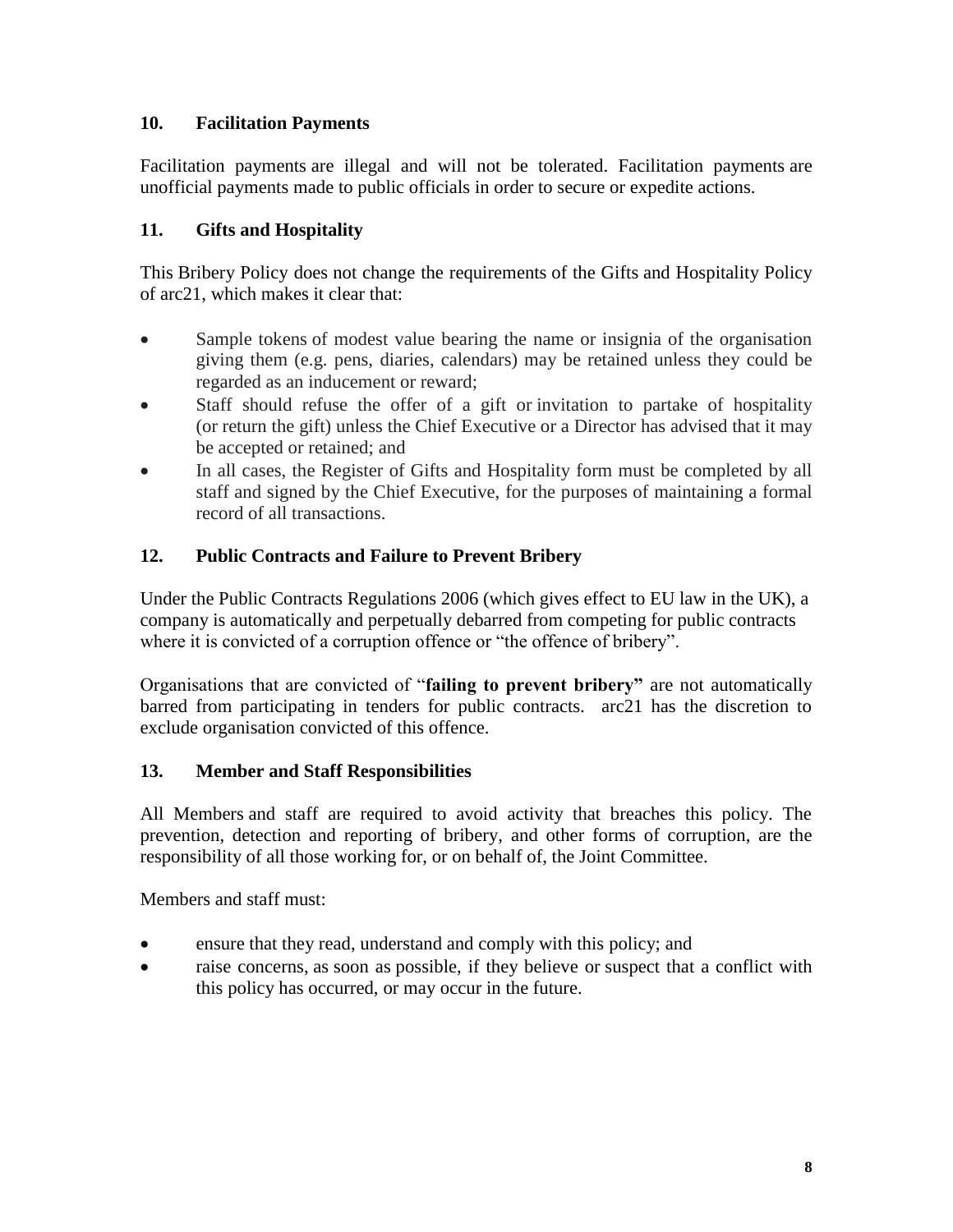#### **14. Members**

Members of the Joint Committee are nominated by their respective Councils and accordingly are responsible to their own Council for their conduct whilst serving on the Joint Committee.

The Code of Local Government Conduct requires that Councillors should maintain the highest standards of conduct and ethics in the performance of all Council duties.

Where a Member acts as a representative of the Council, as in the case of serving on the Joint Committee, he or she must not use, or attempt to use, their position as a Member improperly to confer on or secure for themselves, or any other person, an advantage or disadvantage.

Like all members of the public, Councillors should uphold the law at all times and any breaches of the Bribery Act 2010 are subject to the possibility of civil action and criminal prosecution.

Any breaches of this policy by Members will, in the first instance, be brought to the attention of the Chief Executive of their respective Council.

### **15. Staff**

As well as the possibility of civil action and criminal prosecution, staff that breach this policy will face disciplinary action, which could result in summary dismissal for gross misconduct. Dismissal can still be an outcome with or without civil action or criminal prosecution.

#### **16. Raising a Concern**

arc21 is committed to ensuring that all of us have a safe, reliable, and confidential way of reporting any suspicious activity and want Members, and each and every member of staff, to know how they can raise concerns.

We all have a responsibility to help detect, prevent and report instances of bribery. If you have a concern regarding a suspected instance of bribery or corruption, please speak up as your information and assistance will help. The sooner you act, the sooner it can be resolved.

As outlined on page 2, arc21 has appointed Mr George Craig, Corporate Services Director, as the officer to whom enquiries should be made initially. Alternatively, initial contact can be made with another Director or the Chief Executive of arc21 in order that, preferably, the disclosure can be resolved internally.